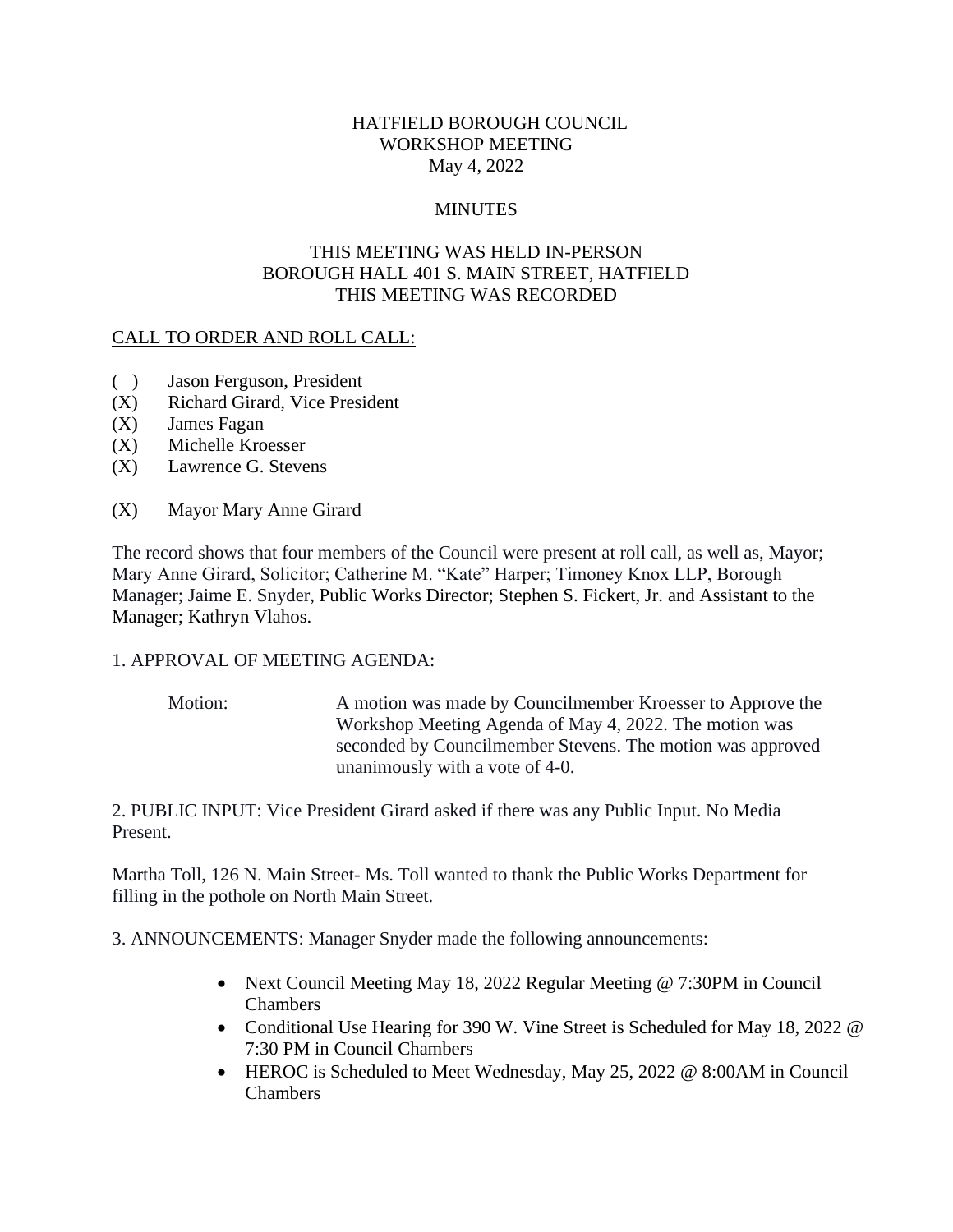- Next Planning Commission Meeting is Scheduled for June 6, 2022, @ 7:00PM in Council Chambers
- Spring Town Hall is Scheduled for May 11, 2022 @ 7:00PM with a Meet and Greet from 6:00PM-7:00PM at the Municipal Building
- HMHS is Scheduled to Meet on May 31, 2022 @ 7:00PM at the HVFC
- The Borough Offices will be closed Monday, May 30, 2022 in Observance of the Memorial Day Holiday

4. Presentation from Alliance Housing Development, LLC: Laudenslager School Apartments 200 N. Main Street

Erika Scharr from Kramer Marks Architects stated that tonight she will be showing a concept plan for the Alliance Housing Development LLC for 200 N Main Street. The current property has one existing building that they plan on keeping. The current building was a school and they plan on converting it into housing. There will be at most 38 units. They are also proposing two new construction buildings with 44 units in each, as well as a medical office building attached to one of the buildings which will be located in Hatfield Township. Part of the existing building is located in Hatfield Borough. They are planning on 1 to 1 parking and there is an area in the borough if needed to create more parking. Mary Beth Halteman, 1393 Fairgrounds Road, expressed concern about the project's traffic. With all of the development that is going on the roads are already backed up down Main Street. She would like to know if studies have been completed for the existing traffic and the new proposed development. The housing would be affordable housing for 55 and older, which means what people are able to pay. Katherine Vaillancourt, 125 W School Street, stated that her backyard backs up to baseball fields. If this were to go through, what would she be looking at, buildings? Ms. Scharr showed Ms. Vaillancourt where the buildings are located on the map in reference to her property. Ms. Vaillancourt also wanted to know if other uses have been discussed for this property besides residential. Ms. Scharr stated that in terms of need, there is not a lot of affordable housing for seniors. Tracy Frick, 20 East School St, shared concerns about other developments that are selling homes at half a million dollars. How would that affect the medium income for the affordable housing. Don Powenell, the applicants engineer stated that tonight was an introduction to this concept and there is a long way to go. They are not able to answer every question tonight since there is a lot of information that is not known since it is just an introduction. Kate Harper, Borough Solicitor stated that the Borough controls the zoning in the Borough, and the Township controls the zoning in the township. This project if they go forward with it will have to go through both municipalities. Tracey Mascaro, 2932 Denbeigh Drive wanted to know if this project will be completed in phases or all at one time. Mr.Powenell stated that it is a phased project, which will take about 6 to 7 years to complete. Solicitor Harper commented that this developer has the land under an agreement of sale, the Borough nor the Township own this ground. Glenn Snyder, 215 N Main Street has some concerns with the structure of the old school. In the late 60s he worked for an architectural firm and there were all new air conditioners put in that building. It is a timber frame building; he feels that the building is a hazard that could be overlooked if the building was torn down. He feels that it is going to cost too much to rehab the building and bring it up to code. Owen Wilcox, 32 E School Street, asked if what was granted in the past zoning hearing for this property would still be valid for the new developer. Solicitor Harper replied that the relief that they need is exactly what was given to the previous developer it run with the property. Variances that is given is given with the property, if the plans change so that the relief, they need is different then they would need to get new relief. A question was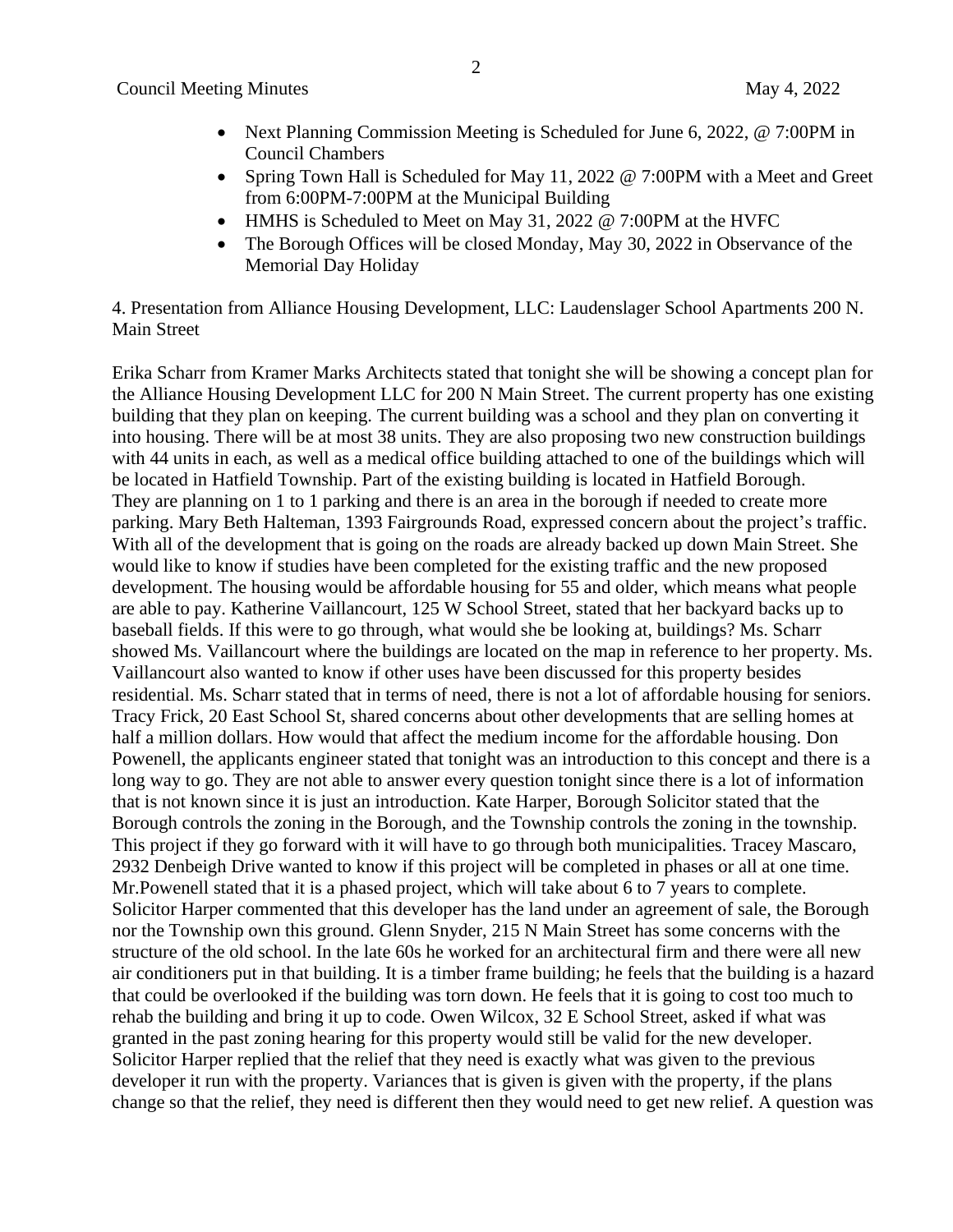raised to Council asking how much does the opinion of the residents have when it comes to decisions on approving a development. Solicitor Harper replied that has a right to develop their property in accordance with the zoning. If everything that they propose meets the zoning requirements or if they get zoning relief Borough Council has to approve the development even if everyone hates it. After a lengthy discussion, the introduction of the proposed plan ended.

5. Conditional Use Hearing for Hattricks Sports Bar and Grill,64 E. Lincoln Avenue

Vice President Girard suspended the Regular Scheduled Public Meeting and opened for the Scheduled Public Hearing. A Court Reporter was present and the Public Hearing closed at 8:45PM.

Official Court Reporter Minutes for this Public Hearing can be requested at the Hatfield Borough Office.

## 6. REPORTS FROM STANDING COMMITTEES AND MAYOR:

• **Budget, Finance, and Labor Committee Report** Manager Snyder stated that BFL met at the end of April to complete a first-quarter review of revenue and expenses.

## • **Planning, Building, and Zoning Committee Report**

Councilmember Stevens stated that there were no updates for Council. Planning Commission did meet and had a presentation on the 200 N Main proposed plans. Bennetts Court also made a presentation on their plans for development.

## • **Public Safety Committee Report**

Councilmember Kroesser reported that they did not have a meeting and there was nothing to report.

## • **Public Works & Property and Equipment Committee Report**

Councilmember Fagan explained that the committee met and discussed the tent purchase for community events and they decided that at this time they are not going to purchase a tent. Currently looking into a policy for flags and banners that are flown at government properties. The Public Works Director Steve Fickert brought up the idea of painting the plow program with school-age children. A discussion of a water feature for Electric Plant Park to be purchased or not.

## • **Utilities Committee Report**

Councilmember Girard thanked everyone who help with the Borough Wide Power Out for a smooth operation which only took an hour and a half.

## • **Hatfield Economic Revitalization Committee Report**

Councilmember Girard read his report to Council and highlighted a few items. The first edition of the Borough Informer should be out mid to late May. Founders Day will take place on Monday, June 27, 2022.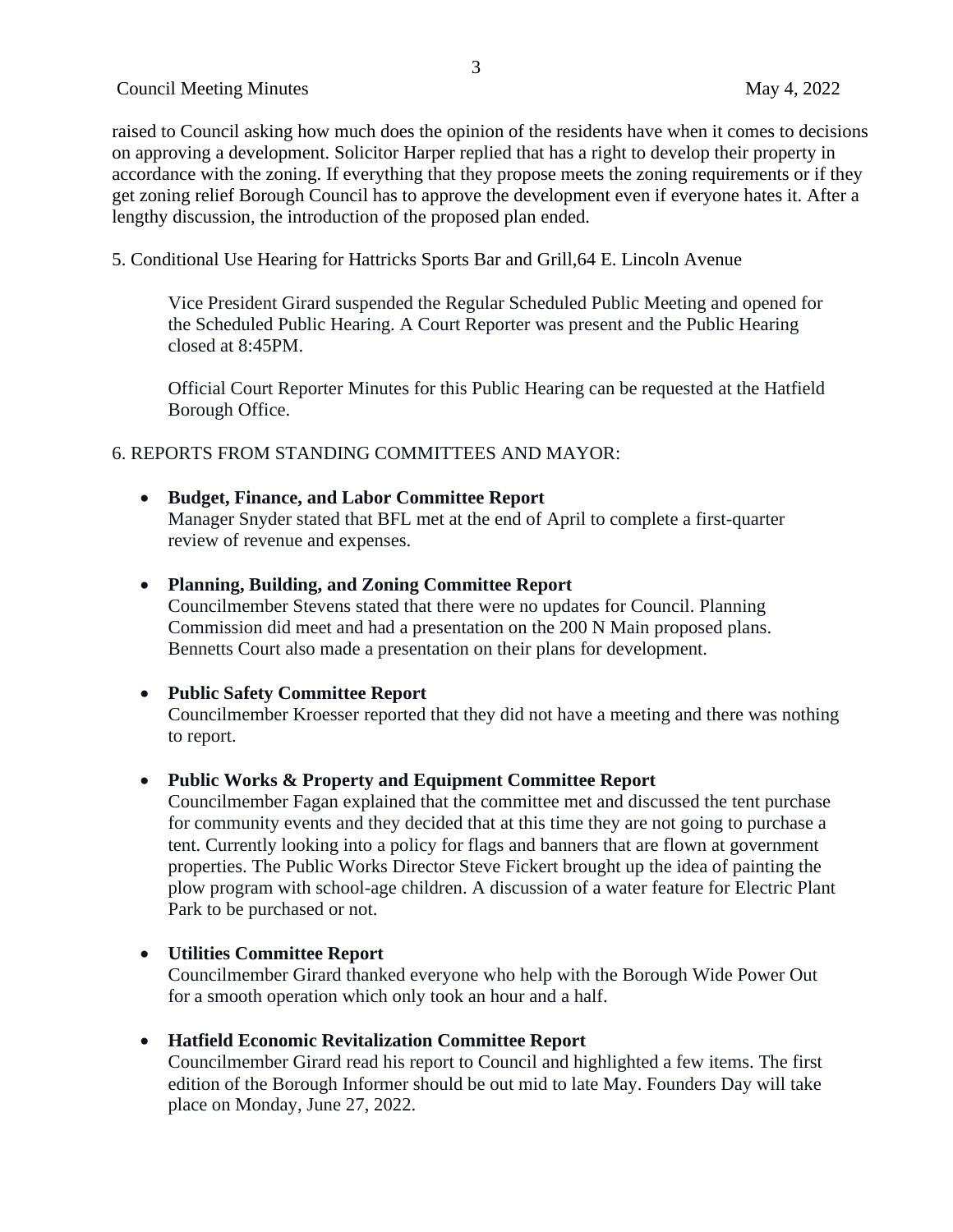- **Dual Action Committee Report** Manager Snyder stated that the committee has not met.
- **Mayor Mary Anne Girard Report**

Mayor Girard reported on a meeting that she attended for the Northern Montgomery County Recycling. DEP submitted a grant report for the 2020 reporting period of \$281,851 which will be divided up with 11 other Municipalities.

#### 7. REPORTS AND CORRESPONDENCE

Manager Snyder and Vice President Girard updated and answered questions regarding the Reports and Correspondence. Lieutenant Robertson answered questions regarding the Police Report.

- Monthly Investments Report
- Monthly EIT/LST Report
- Monthly YTD Report
- Police Department Report
- Fire Department Report
- Public Works Department Report
- Engineering Report
- Zoning Officer, Building Code, Property Maintenance Report
- Fire Marshal / Fire Safety Inspection Report
- Pool Advisory Report

## 8. MANAGERS REPORT

- 1. Land Use & Development Updates
	- A. 371 Edgewood (formerly 122 ½ Towamencin Ave.)
		- Driveway being reviewed
	- B. Edinburgh Square Subdivision
		- Current construction on all four lots
	- C. Bennett's Court L.D.
		- Working on revised plan
	- D. 43 Roosevelt L.D
		- Developers Agreement
	- E. SEPTA Property: Long Term Lease being developed
		- Appraisal
		- Long Term Lease Agreement
	- F. 200 N Main Street (Biblical Seminary)
		- Sketch Plan Submitted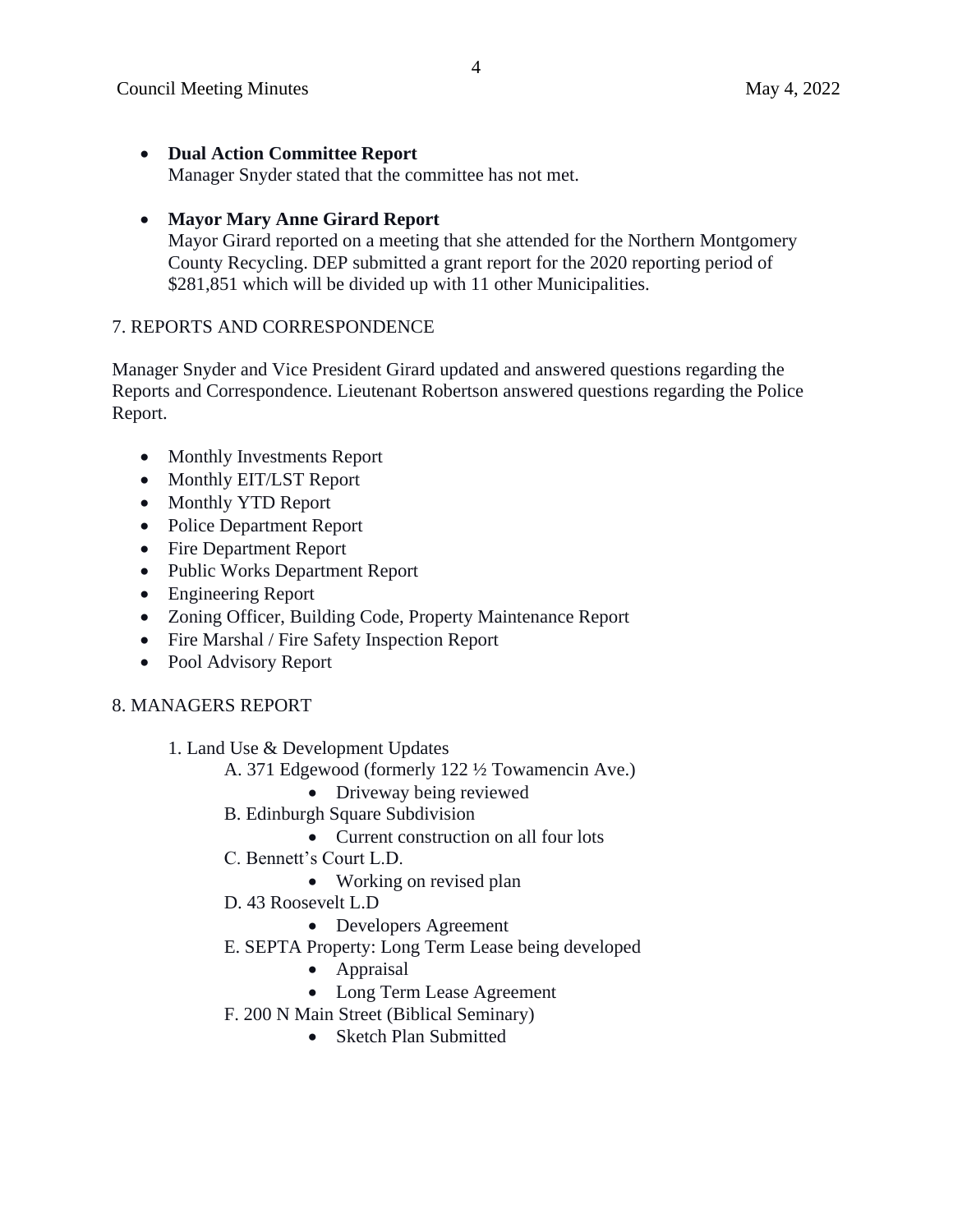- 2. Utility Billing Update:
	- Staff continues to monitor Electric & Sewer Past Due accounts. Electric Shut0-offs are being evaluated for May. Significant progress was made in April
	- Utility Survey in Borough Informer. We want to hear from you!
	- Email billing is available for Electric & Sewer Accounts. Please contact Utilities Department if you are interested in signing up.
	- The Electric Customer Portal has been updated. The Portal was restructured with customer input to make it more user-friendly. An updated user guide is available when opening the portal to assist with re-registration. The portal can be accessed from the Borough Website.
	- <https://hatf-pa0web.amppartners.org/index/php>
	- Please register exactly as it appears on your current billing. Example SMITH, JOHN E.
- 3. 2021 Outstanding Project Updates
	- A. The East Lincoln Avenue Bridge Replacement Project
		- Completed minus final restoration (maintenance bond)
		- Submitting reimbursement paperwork for the Grant
	- B. The Orchard Forest Way CDBG Sanitary Sewer Project
		- Working on final restoration and final payment
		- Final restoration taken out of contract
	- C. CMAQ Grant (Synchronization of Signals)
		- Waiting on PennDOT to connect to the server

#### 4. 2022 Project Updates

- A. 2022 ADA Ramp & Curb & Ramp Project
	- Pre-bid March  $9^{th}$  / Bid-opening March  $23^{rd}$
	- Pre-construction meeting held April 21, 2022
- B. 2022 Roadway Resurfacing Project
	- Pre-bid April  $27<sup>th</sup>$  / Bid-opening May  $11<sup>th</sup>$

C. W. Broad Street, E. Broad Street N. Market H2O / PA Small Water Storm and Sanitary Sewer Grant Project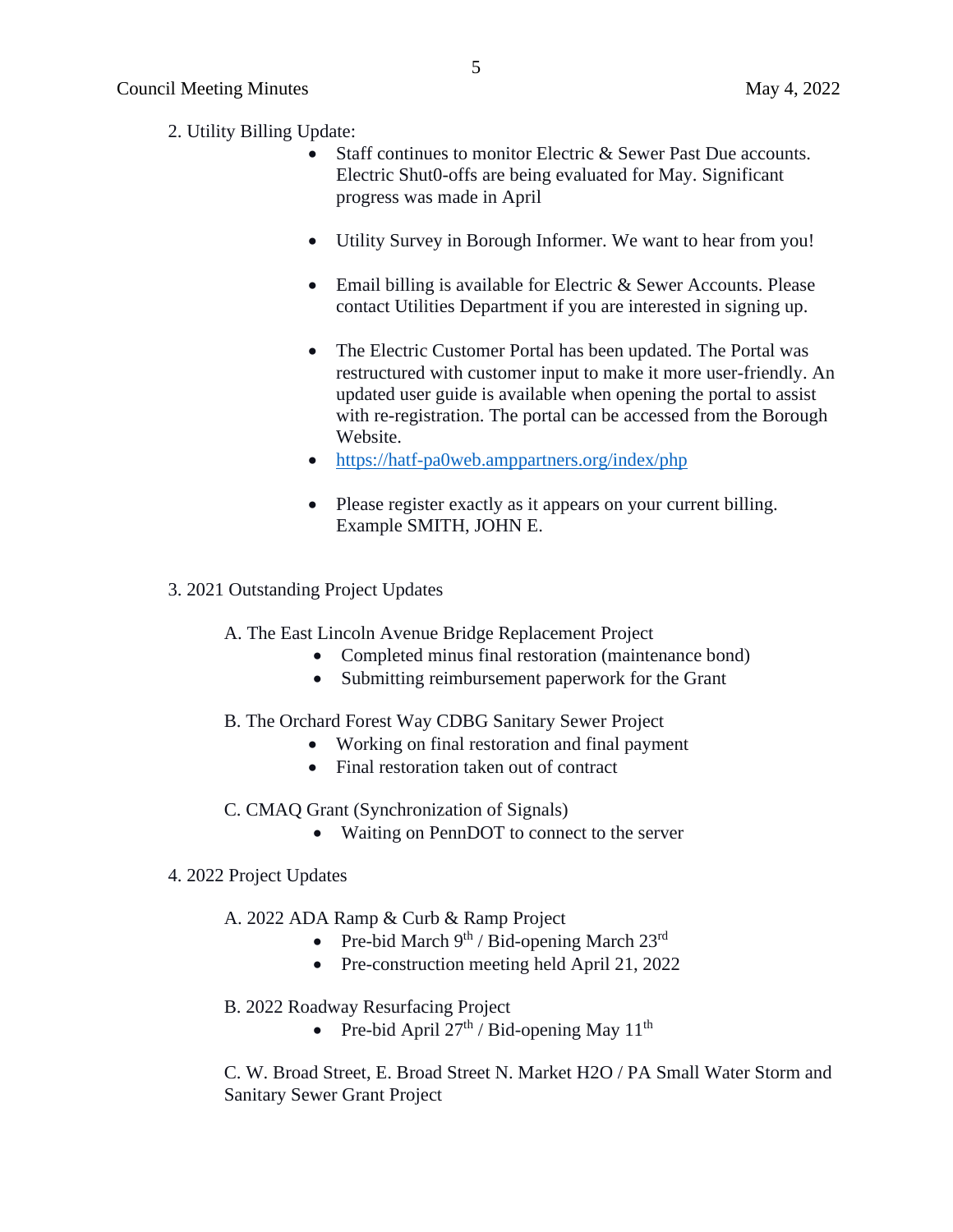Working on the bid package

- E. MTF / CTP Crosswalk Grants
	- Agreements received
	- Coordination with Storm and Sanitary H2O / PA Small Water Grant Project – working on with Engineer
- 5. PMEA Update
	- April Newsletter-attached
	- Training being offered in the East and West for Electric

#### 6. AMP Pennsylvania R.I.C.E. BTM Peaking Project Update

- Installing CT's & PT's
- Site sign being produced
- 7. AMI Update
	- The AMI system is 100% installed and integrated into our system.
- 8. Public Information Officer Update- attached
- 9. Items of Interest
	- PMEA Gathering at PSAB- attached
	- Appointed as Treasurer of PMEA
	- East Broad Street Truck Accident Payment

#### 9. NEW BUSINESS / DISCUSSION ITEMS

A. Resolution 2022-06 Transfer of Funds May Debt Service Payment

Manager Snyder explained that in May we have a debt service for \$127,734.86 which is for the money that was borrowed over the years. We have the money to pay the money out of the borrowed find in Harleysville Fund.

B. Resolution 2022-07 Recognizing National Police Week

Manager Snyder stated that this is recognized every year for the police that sacrifices their lives in the line of duty.

C. Resolution 2022-08 Transfer of Finds Guide Rail Poplar Street

Manager Snyder explained that there were safety concerns once the trees were taken down on Poplar Street with the money from the borrowed funds.

D. Resolution 2022-09 Recognizing Public Works Week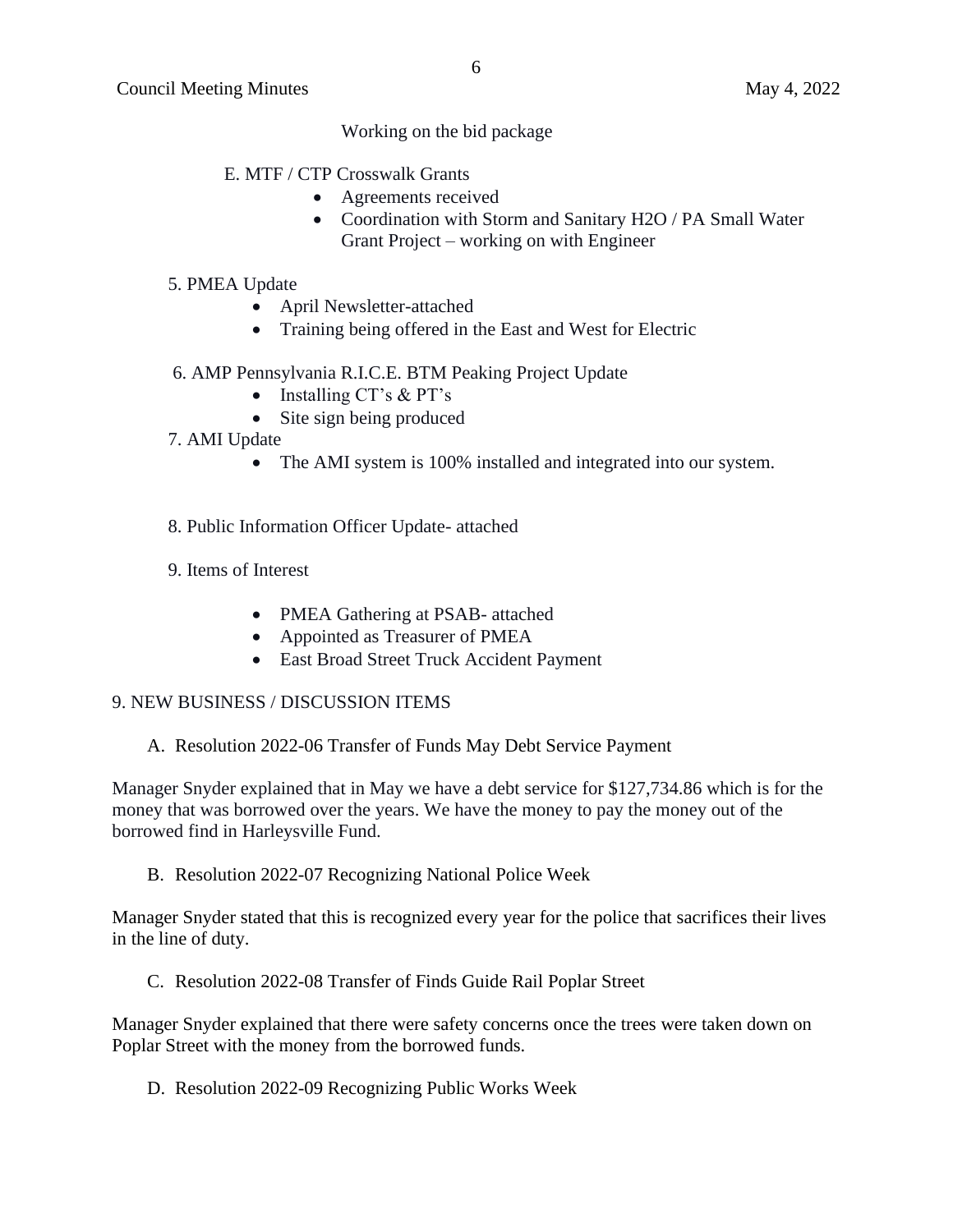Manager Snyder reviewed the resolution which is recognizing the Public Works Department for all of their hard work as well as all other departments in the county.

E. Resolution 2022-10 SURCO / Hatfield Rubbers 60 Years of Business in Hatfield Borough

Manager Snyder explained that this resolution is to honor SURCO / Hatfield Rubber for being in business for 60 years.

F. Virtual Public Meetings

Manager Snyder stated that Council needs to decide if they would want live stream meetings with interaction from the residents that are online or just live stream meeting with no interactions. After some discussion it was decided that staff will look into both options to see what the cost would be of both.

G. Resolution 2022-11 Tax Certification Fees Solicitor Harper explained that the tax collector asked if there could be just a flat fee for the cost of tax certs.

H. Change Order Request No. 2 Orchard Lane and Forrest Way Sanitary Sewer Replacement Project

Manager Snyder stated that this change order request changes the cost to \$359,770.26 which is an increase of \$17,720.26. This has to be enacted before the borough can make final payment because it changes the contract amount. With this change order the project will come under budget.

## 10. OLD BUSINESS:

A. April 24, 2022 Borough-wide Power Outage Recap Manager Snyder thanks Steve Fickert the Public Works Director as well as Carr and Duff for their hard work for the Borough-wide power outage that only lasted an hour and 6 minutes. This was necessary updates to the system for better reliability.

## 11. ACTION ITEMS:

A. Motion to Consider Resolution 2022-06 Transfer of Funds for the May Debt Service Payment in the Amount of \$128,000.00 (one hundred twenty-eight thousand dollars)

Motion: A motion was made by Councilmember Stevens to Approve Resolution 2022-06 Transfer of Funds for the May Debt Service Payment in the Amount of \$128,000.00 (one hundred twenty-eight thousand dollars). The motion was seconded by Councilmember Fagan.

Vice President Girard asked if there were any comments or questions. There were no comments or questions.

The motion was approved unanimously with a vote of 4-0.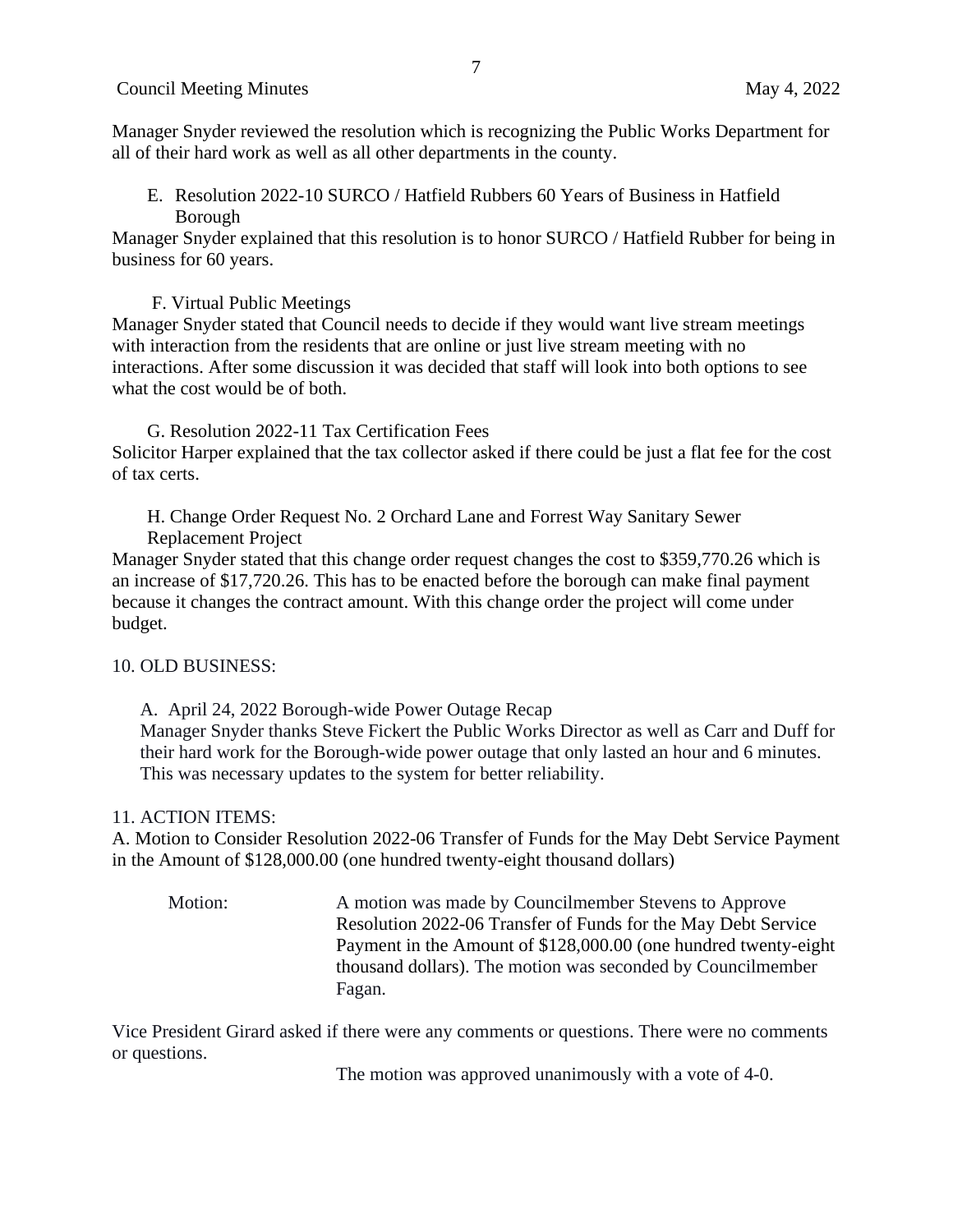B. Motion to Consider Resolution 2022-07 Recognizing National Police Week

Motion: A motion was made by Councilmember Kroesser to Approve Resolution 2022-07 Recognizing National Police Week The motion was seconded by Councilmember Stevens.

Vice President Girard asked if there were any comments or questions. There were no comments or questions.

The motion was approved unanimously with a vote of 4-0.

C. Motion to Resolution 2022-08 Transfer of Funds for the Guide Rail on Poplar Street in the amount of \$9,990.00

Motion: A motion was made by Councilmember Fagan to Approve Resolution 2022-08 Transfer of Funds for the Guide Rail on Poplar Street in the amount of \$9,990.00 The motion was seconded by Councilmember Kroesser.

Vice President Girard asked if there were any comments or questions. There were no comments or questions.

The motion was approved unanimously with a vote of 4-0.

D. Motion to Consider Resolution 2022-09 Recognizing Public Works Week

Motion: A motion was made by Councilmember Kroesser to Approve Resolution 2022-09 Recognizing Public Works Week. The motion was seconded by Councilmember Fagan.

Vice President Girard asked if there were any comments or questions. There were no comments or questions.

The motion was approved unanimously with a vote of 4-0.

E. Motion to Consider Change Order Request No. 2 for the Orchard Lane and Forest Way Sanitary Sewer Replacement Project in the amount of \$17,720.26) seventeen thousand seven hundred twenty dollars and twenty-six cents) to bring the total contracted amount to \$359,770.26 (three hundred fifty-none thousand seven hundred seventy dollars and twenty-six cents)

Motion: A motion was made by Councilmember Stevens to Approve the Change Order Request No. 2 for the Orchard Lane and Forest Way Sanitary Sewer Replacement Project in the amount of \$17,720.26) seventeen thousand seven hundred twenty dollars and twenty-six cents) to bring the total contracted amount to \$359,770.26 (three hundred fifty-none thousand seven hundred seventy dollars and twenty-six cents) The motion was seconded by Councilmember Fagan.